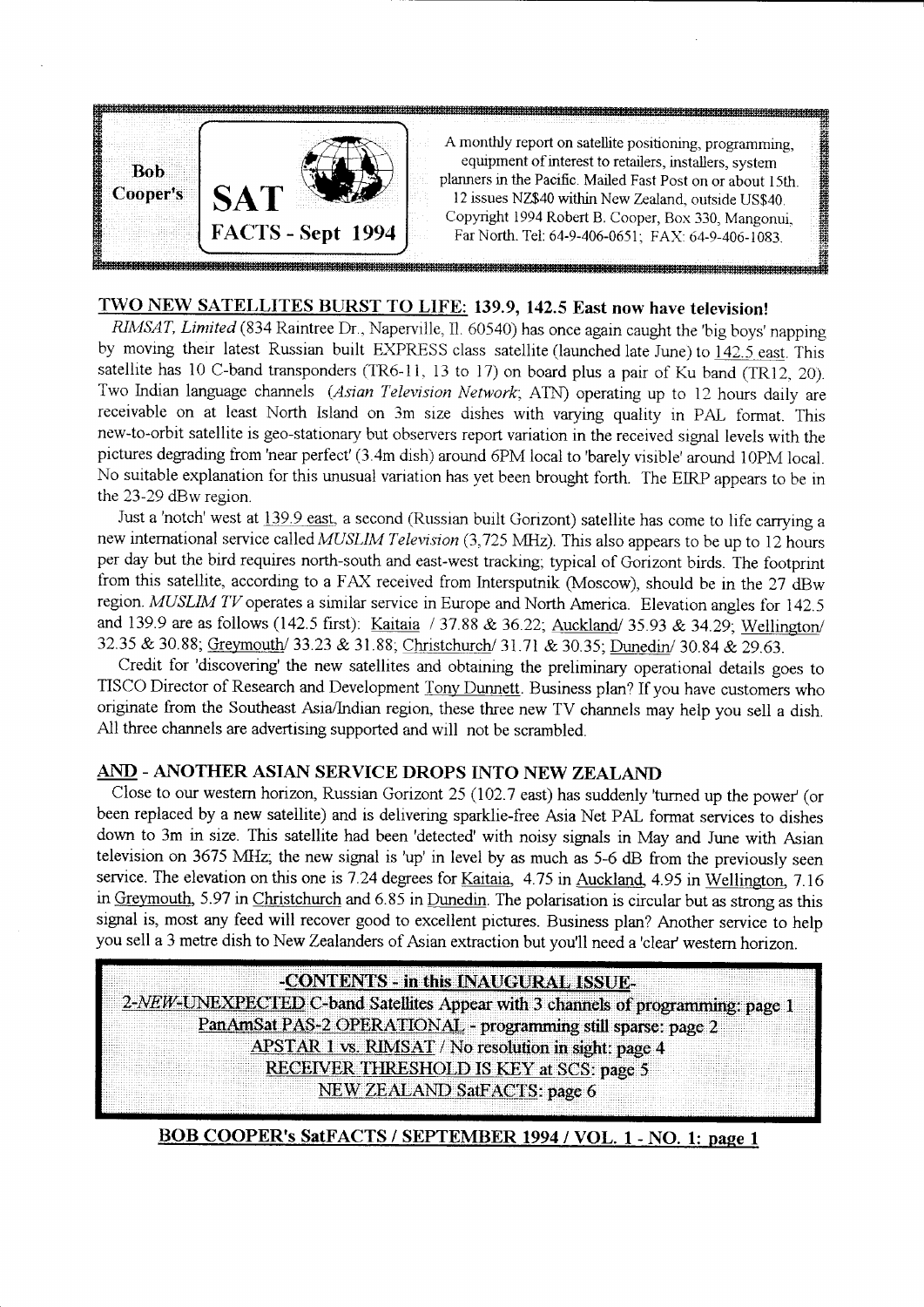#### OPTUS CHANGES IN WIND?

With the successful launch late in August of Australian Optus B3 by a Chinese launch facility, carefully structured plans to increase the usefulness of the Australian Ku band satellites is receiving serious restudy. Optus New Zealand Director John Humphries, to appear at SCS '94 on Thursday September 15 (1 PM), is expected to suggest a much larger role for New Zealand users of Optus after the middle of 1995. Humphries is also expected to reveal a'Super Beam'high power capability tor New Zealand service using newly launched 83 able to deliver high quality television pictures to home antennas "about the size of a dinner plate." Optus B3 was scheduled to arrive at 152 east and unfurl its antennas and solar array by September 10th. Ground controlled satellite testing will require five weeks. PANAMSAT PAS-2: WHITHER THOU GOEST?

The successful launch of PanAmSat's PAS-2 satellite on July fth and word the satellite had properly found its 169 (east) geo-stationary position by mid July left many wondering "where are the signals? "

PanAmSat itself revealed the satellite's post-launch testing had been completed by August 23 and each day following the check-out found dozens of New Zealand and Australian dishes trained at 169 east.

Between July 9th launch and August 23rd check-out completion. PanAmSat and US satellite programmer Country Music Television (CMT) jointly announced the CMT service will be available 24 hours per day on PAS-2, C band. Then on August 30 PanAmSat announced US network operator NBC will also be a 24 hour per day user. Meanwhile, in the United States, religious broadcaster Trinity revealed they plan to extend the Trinity 24 hour channel to the Pacific (using PAS-2). PanAmSat's Sydney office has repeatedly refused to release their complete list of transponder users citing  $"It is the$ responsibility of each user to make their own programming announcement; we prowde the satellite, they provide the programming." Other sources have told SatFACTS, "Some of the PAS-2 users are waiting to see how the Australian legislated rules sort out and with tremendous activity now in Australia for conventional cable TV services, there are sound, competitive reasons to play this matter close to the vest." Cynthia Dickens of PanAmSat Sydney's office told SF on September 11: "Australian plans are of secondary interest to the transponder planners. The primary consideration is how each programmer wews their transmission options; do they come up on analogue or do they decide in favour of digital? " The 'turn on' of PAS-2 is occuring at what most believe is the tail-end of the analogue video era; 12 months back the signals would have been analogue, no question. Twelve months into the future, they would just as surely be digital. Today, a programmer can go analogue quickly because everyone is equipped for it. Or, he can hold off just a little bit and go digital. But if he goes digital, all of his customer receive sites must also be digital. And that's the unknown; when will digital receive equipment be available in quantity?

The 'Official PanAmSat' list of customers for PAS-2 now shapes up as follows:

1) ABS-CBN (Philippines); 2) Country Music Television (CMT); 3) Discovery (US cable programmer with National Geographic-like programming); 4) ESPN (presently also on Intelsat 180; will eventually drop in favour of only PAS-2), 5) KDD (Japan; plans Japan-US-Japan feeds as well as exporting of Japanese programming to the Pacific 'on a schedule'), 6) Liberty/ Prime Intemational (believed to be a customised programming package from USA to Australia, for cable/MMDS use there), 7) Turner Broadcasting (operator of CNN which is on Intelsat 180, as well as CNN-2, Cartoon Network, Turner Network Television et al), 8) Viacom International (US cable programmer with Showtime, The Movie Channel and MTV), and, 9) NBC (for its CNBC service). To that 'official list' add Trinity's self-styled in-USA announcement for religious programming. PanAmSat's Cynthia Dickens suggests the next transponder to 'light up' will be about October 1st via a newly completed Hong Kong Telecom uplink.

There are 16 C band transponders on PAS-2; 8 vertical and 8 horizontal (unlike Intelsat's circular polarisation). If you set up a receiver for transponder 1 with an IF of 1420 MHz (centre frequency), you will switch to transponder 2 by turning the polarisation control from vertical (TR1) to horizontal (TR2).

## BOB COOPER's SatFACTS / SEPTEMBER 1994 / VOL. 1 - NO. 1: paqe 2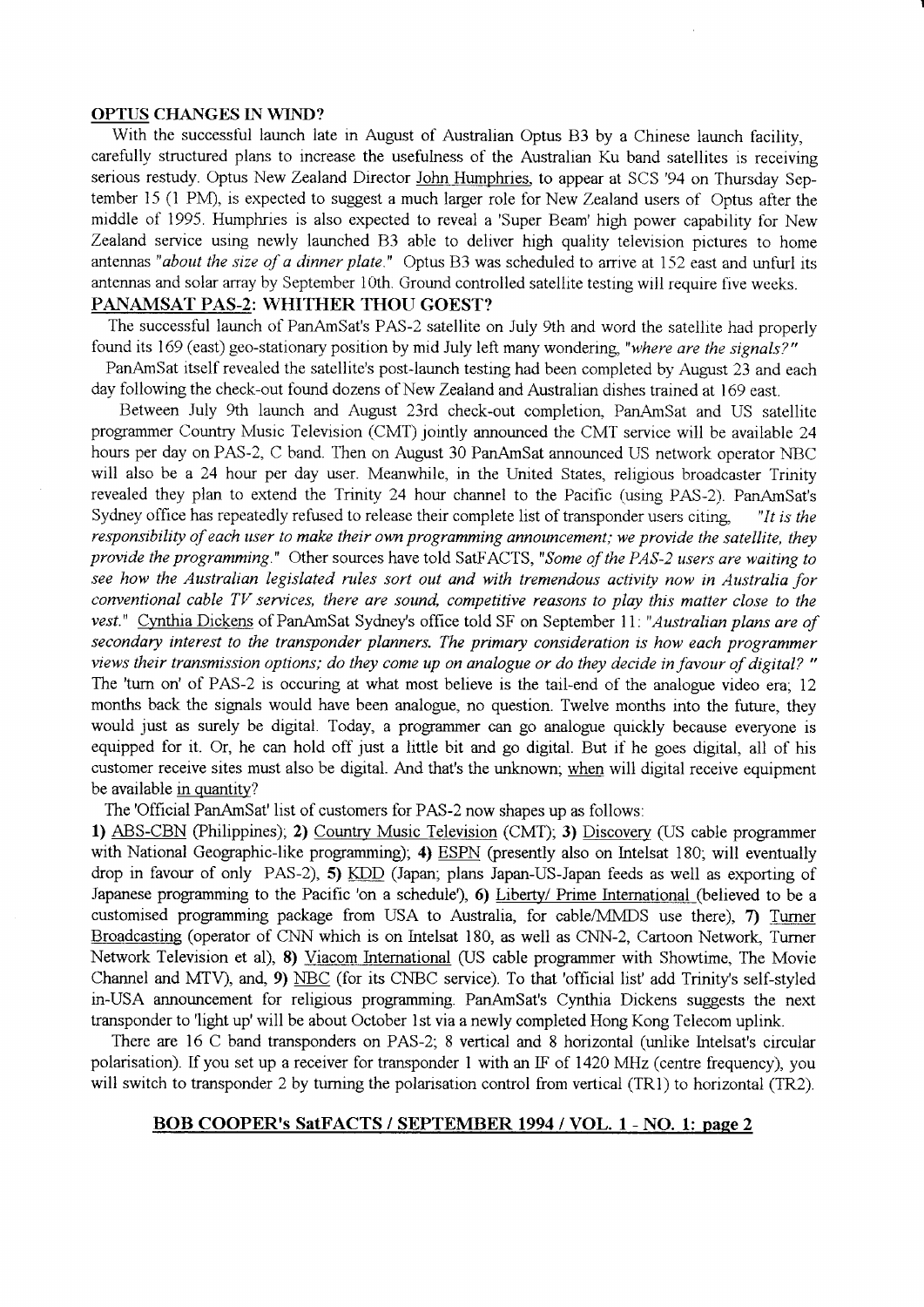No other changes, they both share the same centrc frequencv but being opposite polarisations will not interfere with one another. A table of PAS-2 IF settings for typical set and forget (memory) receivers appears here.

Of the 16 (C band) transponders, 12 are 54 MHz wide while 4 are 64 MHz wide. Traditionally, a 54 MIlz wide transponder is 'split' in two, into a pair of 27 \tfrIz wide transponders, to transmit a pair of separate (unrelated) programming services. A 64 MHz wide transponder can also be split  $(2 \times 32)$ . Thus the 16 C band transponders are capable of handling 16 X 2 or 32 separate analogue TV programmes.

The announced programmers (10 in all) to date are some distance from frlling all 32'programme' channels; although VIACOM, Turner and possibly ABS-CBN have suggested they will use more than one'programming channel' each. Complicating this analysis is digital TV service which most anticipate will be the favoured mode of transmission by the end of 1995. In the digital mode, a 27 MHz 'space' can easily handle upwards of 3 separate, unrelated digitally formatted programmes.

Bottom line? The spectrum capacity for PAS-2 is sizable and we are a considerable ways from filling it with the known or suspected programmers.

Transpon- IF Freq. Polarity BEAM der  $\mathbf{1}$ 1420MHz Vertical Pacific Rim 2 1420 MHz Horizontal Pacific Rim 3 1360 MHz Vertical Pacific Rim 1 1360 MHz | Horizontal | Pacific Rim 5 1300 MHz Vertical Pacific Rim 6 1300 MHz Horizontal Pacific Rrm 7 1235 MHz Vertical PR or Ocnia 8 | 1235 MHz | Horizontal Pacific Rim 9 1170 MHz Vertical Pacific Rim 10 | 1170 MHz | Horizontal | Pacific Rim l l ll l ll MHz Vertical PR or Ocnia  $12$ 1110 MHz Horizontal Pacific Rim 13 1050 MHz Vertical Pacific Rim 14 1050 MHz Horizontal Pacific Rim 15 985 MHz Vertical PR or Ocnia 16 985 MHz Horizontal Pacific Rim In this 'example' receiver format (courtesy Garry

Cratt, AV-COMM Pty Ltd), receiver is a 950-1450 MHz IF. Pacific Rim equals 29 dBw over NZ; Oc(ea)nia is 2 to 3 dB weaker in New Zealand.

Tips for locking-in on PAS-2:

1) If you have a 'circular polanty Teflon block' in your feed, take it out for serious viewing (otherwise you will see both vertical and horizontal transponders - on the same transponder - mixed together). If you have a switchable linear/circular feed, find the best position for the polar-rotor control for each service.

2) If your receiver has a variable IF bandwidth, start at 27 MHz and go narrower for optimised pictures. This may also vary from transponder to transponder.

The PAS-2 co-ordinates for seven key New Zealand areas are as follows:

- 1) Kaitaia: Elevation 49.01, Azimuth 352.75 true
- 2) Auckland: Elevation 47.21, Azimuth 350.87 true
- 3) Hastings: Elevation 43.74, Azimuth 348.25 true
- 4) Wellington: Elevation 42.09, Azimuth 351.72 true
- 5) Greymouth: Elevation 41.14, Azimuth 356.85 true
- 6) Christchurch: Elevation 39.90, Az. 355.05 true
- 7) Dunedin: Elevation 37.58, Azimuth 358.18 true

The PAS-2 locator 'beacon' is on 4,199.5 MHz with a radiated power of 0 dBw, horizontally polarised, for those with a passion to dig for really weak signals.

## SKY: CALCULATES PAS-2 DISH SIZE

The engineering department of SKY Network has completed paper calculations of the size dish they will require at their Auckland studio to take ESPN, CNN and other services 'directly' from PAS-2. Presently SKY 'buys' CNN and ESPN feeds through TVNZ and Telecom respectively from the Intelsat

# BOB COOPER's SatFACTS / SEPTEMBER 1994 / VOL. 1 - NO. 1: page 3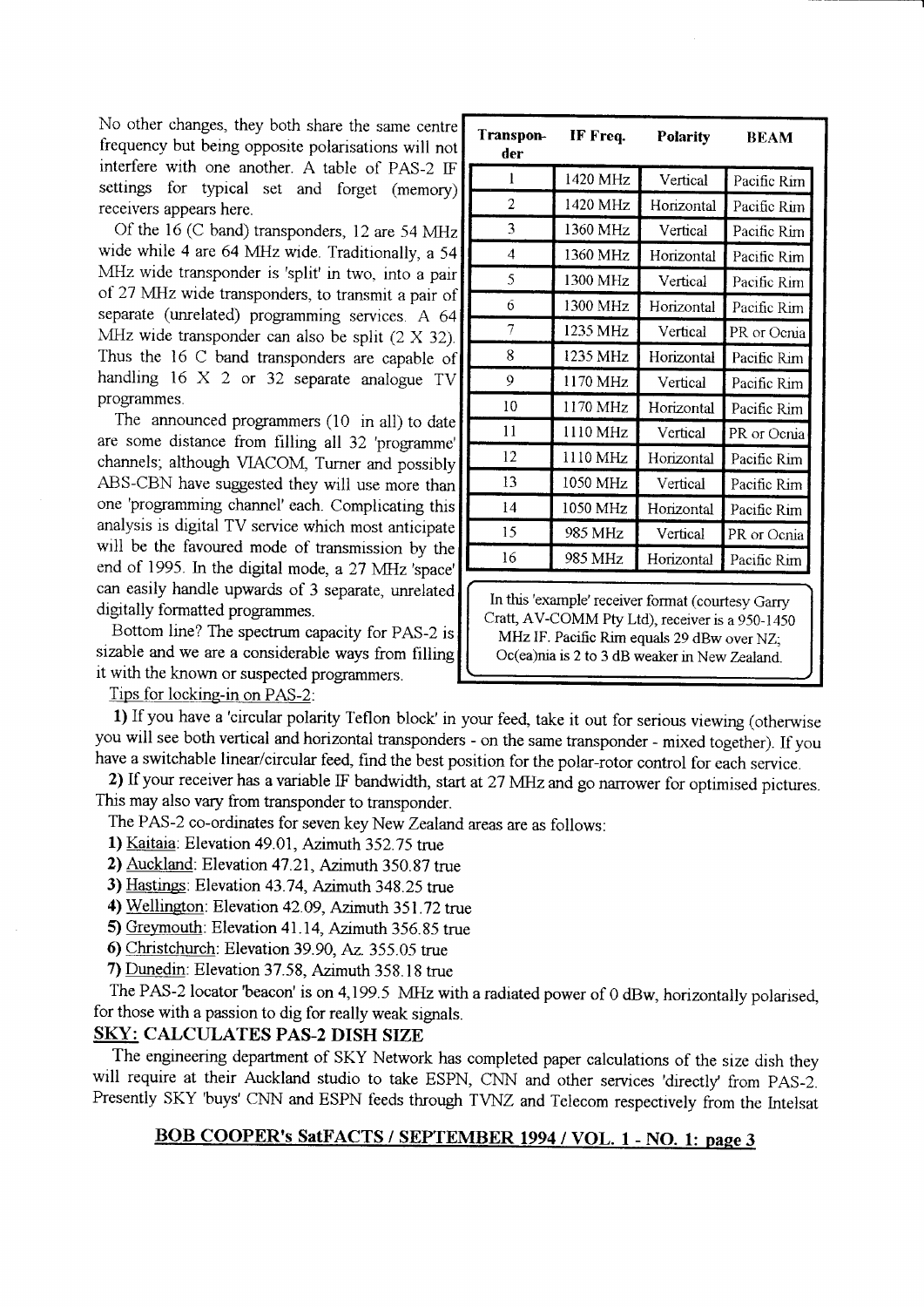180 bird. Their calculations suggest to SKY they will require a receive dish in the 8 to 9 metre range for the quality of ESPN/CNN (et al) reception they require for networking throughout New Zealand.

### TARGET DATE: SEPTEMBER 18

Umversity of Auckland pioneenng 7.3 metre Orbitron dual-axis dish to be used for language and other intemational studies was scheduled to clear New Zealand Customs September 12. Elaborate electronics for receiving and transcoding NTSC/PAL/SECAM video services plus narrow band audio and data signals was virtually completed by contractor TISCO at end of work day September 10 and huge concrete pad to support 3,000 pound dish assembly has been 'curing' since September 2nd. University has 'open day' scheduled September 18th to show off the new facility; it could be a close call. Technical Officer Brian Oliver describes the planning for the unusual system at SCS '94 September 16, 10:30AM.

### APSTAR vs. RIMSAT: BIG TIME DOLLARS ON THE LINE

APSTAR 1 was successfully launched July 21 by a Chinese Long March III rocket. The 24 channel C band satellite, built by Hughes, is the first of two scheduled (Apstar 2 is December planned). Apstar is owned by Hong Kong based Asia Pacific Satellite Company and its backers include the China Telecommunications  $&$  Broadcast Satellite Company. Important US based programmers that have signed up for transponders include: CNN (for CNN plus TNT/Cartoon Network), ESPN, Discovery, Viacom International (for Showtime, MTV), and Time Warner. Additionally, Asian based Robert Chua Productions and Hong Kong Broadcaster TVB International hold transponders. Apstar 1 had announced it would be at 131 east and would place Apstar 2 at 134 east. These locations would allow 2 to 4 metre dishes to be equipped with twin feeds, making possible a single retlector for two satellites 3 degrees apart.

Unfortunately for Apstar 1, another C band satellite operated by RIMSAT was already operational at 130 east. When Apstar began limited testing of its satellite late in August the closely spaced RIMSAT satellite made it impossible for Apstar to utilise those transponders (channels) which RIMSAT at 130 was using. While RIMSAT has oniy a pair of transponders from 130 east at this time, it will replace this satellite with a new Express in 1995 with 10 C band transponders. This means Apstar would be unable to utilise at least 10 of its 24 transponders from that location; an economic disaster for Apstar. The Hong Kong company has known about RIMSAT's 130 orbital position for several years and none of this should have come as a surprise.

If Apstar expected RIMSAT to 'cave in', they misjudged the situation. If they expected RIMSAT to 'sell' its position to Apstar, at least through September 12th they have been disappointed. Both satellite operators report they are 'talking with one anothe/ but industry sources suggest to SaIFACTS the ultimate solution may be for Apstar 1 to move east to another position. There are not many options remaining as the Pacific orbital belt is now very full with operational or planned satellites. One location speculated is 138 east which is held by Tongasat; the Kingdom of Tonga controlled concem that also holds rights to 70, 83.3, 130, 134.3, 142.5 and 170 east. Tongsat had originally leased 70 and 138 to US firm Unicom but Unicom now says they will not use the 138 spot. That might be a temporary home for Apstar 1 but with Russian Gorizont 7 at 139.9 moving Apstar to 138 will still be 'too close' to avoid interference. Apstar 2, which they claim will go to 134 later this year, is equally at risk since RIMSAT has another satellite already operating at 134.3.

Apstar is in a bad situation. And its programmers, such as Tumer, have already begun promoting their availability in Asia (via Apstar) as early as October 6th. One of the possible solutions is for Apstar programmers to abandon the satellite, and move enmasse to PanAmSat PAS-2 which just happens to already have many of them as clients. For New Zealand and the south Pacific this would be the best possible scenario since we would suddenly have access to the full compliment of 'free-to-air' and 'encoded' transmissions which already have client users in Asia. If this does not sort out before September 30th, October promises to be a very uneven month for Asian programmers and viewers alike.

#### BOB COOPER's SatFACTS / SEPTEMBER 1994 / VOL. I - NO. 1: paee 4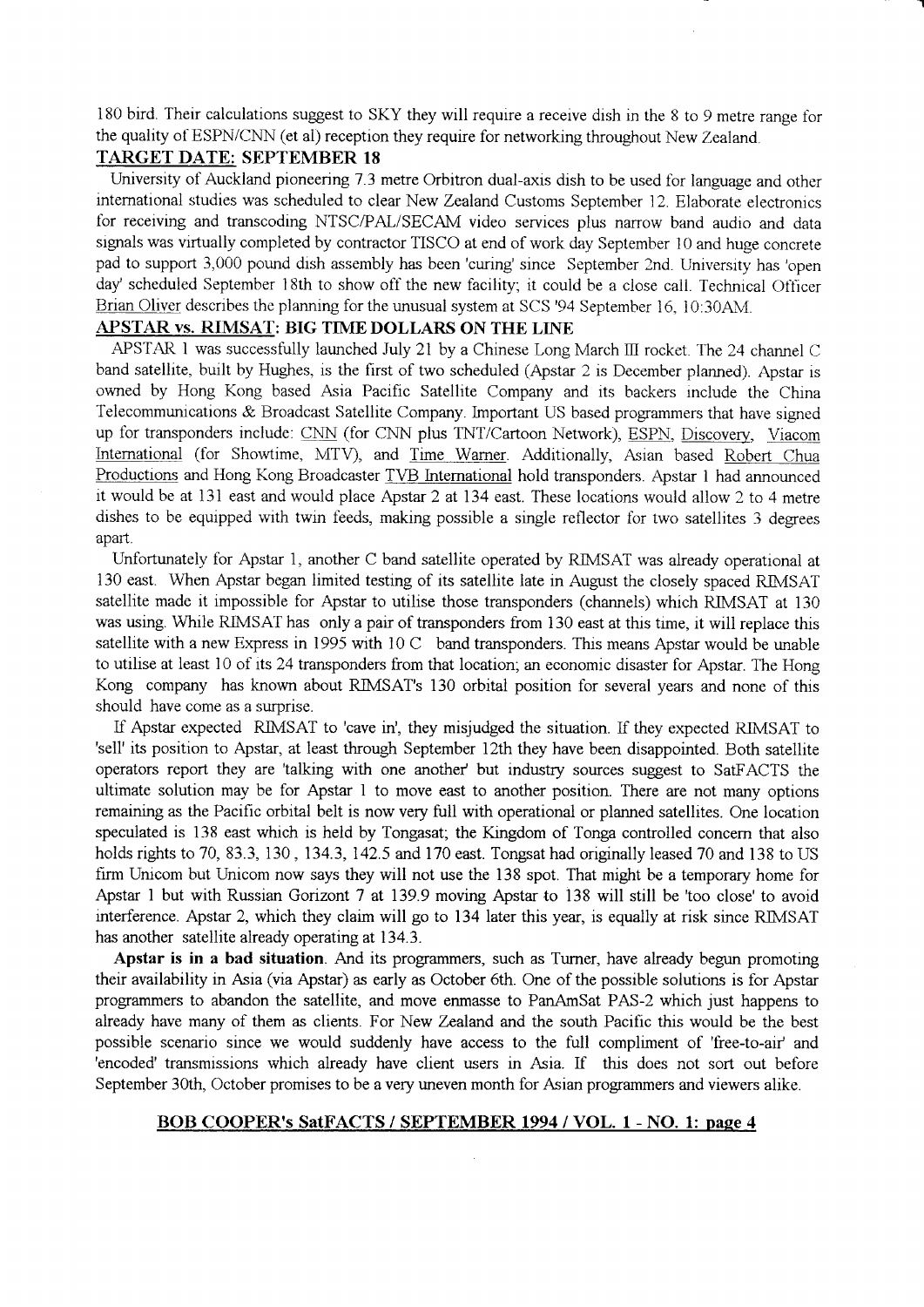### SOUTH PACIFIC: SATELLITE SERVICE EXPANSIONS

Television New Zealand 's minority stake in newly authorised Fijian terrestrial television service is resulting in increased television traffic from New Zealand to Fiji on lntelsat 180, TR 23. New Zealand T\NZ studio produced commercials. news material now often transmitted to Fiji mid to late aftemoons local time.

10 metre'spare' Scientific-Atlanta dish owned by Paraparaumu Kiwi Cable has been sold and shipped to Papeete, Tahiti. Multinational United Investment Holdings which bought 50% interest in Kiwi Cable earlier this year plans use of dish there for cable system development. Tahiti presently has no cable TV.

French RFO network (Intelsat 180, TR18) plans conversion to digital format transmissions as early as December this year. will also add digital transmission of new 24 hour per day all news 'La Chaine Info' into Tahiti at same time. Thompson digital equipment has been ordered; it is capable of carrying four separate digital format video services on single Intelsat transponder; RFO and La Chaine Info are but two.

TNT. Tumer Network Television, has announced October 6th start-date for Asian distribution of TNT service; "5 movies every night." The service, Turner says, will be uplinked from Hong Kong to Apstar 1, will not pass through PAS-2.

'Award' for first New Zealander to catch television on PAS-2 goes to Francis Kosmalski of Auckland who caught ESPN feed in B-MAC around 1AM local time September 7th. John Lynam of Hastings was close behind. Initial reports are that the signal level from ESPN, though encrypted, is "equivalent or better than CNN from 180". However, levels could fall (up to several dB) if ESPN is not running 'backed off to allow a second programme channel through the same transponder. It shows up on the dial around the same spot CNN does from Intelsat 180. ESPN will run 'parallel' on PAS-2 and lnteisat 180 untii at least the end of the year.

#### BIG REWARD: FOR FUNCTIONAL THRESHOLD EXTENSION

Most consumer style DTH receivers have a 'threshold' of around 8 dB CNR. That means if your satellite signal carrier is 8 dB greater than the system noise, the 'threshold' is where all sparklie (on screen snow) noise disappears. If, on a particular satellite, you obtain 8 dB CNR with a 3 metre dish and the best LNB available, switching down to a 2.4 metre dish lowers the CNR to 5 dB; a 3 dB loss. Dish size equates directly to antenna gain. Receiver threshold equates to LNB noise temperature, antenna noise pickup (characterised as G/T, or, gain over (noise) temperature), and, the receiver's design ability to cope with low signal levels spread over a sizable bandwidth (typically 27 MHz).

ln comparing receivers, keep in mind that two receivers connected to the same antenna (through a splitter) displaying on two more or less identical TV sets can be compared when both are tuned to the same satellite signal. Two receivers connected to two separate antennas, even if both are tuned to the same signal, cannot be compared as easily.

Threshold extension (TE) is a 'black magic' art that addresses receiver threshold by modifying the receiver's processing circuits. Threshold extenders that claim to reduce the threshold to as low as 3 dB are advertised. Narrowing a receiver's IF bandwidth from 27 MHz to 18 MHz is a form of threshold extension, but with a price paid: a 27 MHz wide transponder processed with an 18 MHz wide IF rejects 33.33% of the received'information'. In some situations, this is an acceptable trade off; fewer'sparklies' in exchange for a degraded bandwidth picture. Other TE approaches electronically search out sparklie noise and replace 'noise hits'with substituted video information. This approach is generally more pleasing to the viewer than narrowing the IF, but it costs considerably more money to implement because video memory chips are involved.

Threshold extension is a valid option; by reducing the dish size, you may be able to 'fit in' a satellite antenna for a customer who simply lacks the space for a full sized dish. However, while a 2.4m dish is less money than a full-sized 3m, the customer may actually pay more for the system since quality threshold extension usually adds more dollars to the system than the smaller dish saved.

### BOB COOPER's SatFACTS / SEPTEMBER 1994 / VOL. 1 - NO. 1: page 5